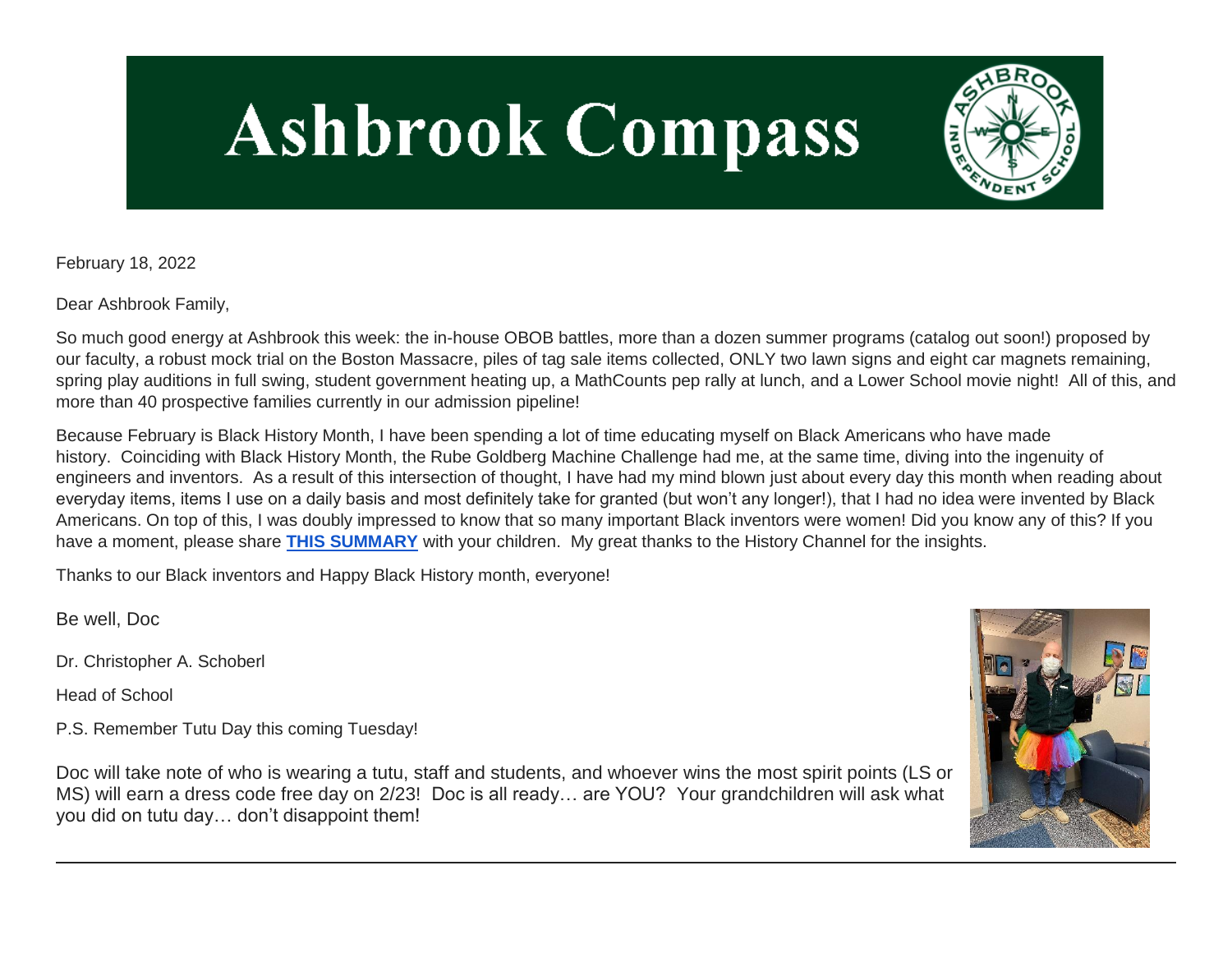**Next Week:**

**Feb. 21** -- Presidents' Day; No School **Feb. 22** -- Tutu Tuesday! *Everyone is encouraged to wear tutus to school.* **Feb. 23** -- MS Spring Play Callbacks, 3:10 - 4:40 pm **Feb. 24** -- Admissions Zoom **Feb. 25** -- LS Spring Play Callbacks, 3:10 - 4:40 pm

**Upcoming Dates:**

**March 2 --** PTO meeting via Zoom **March 4 --** PTO Fun Night **March 10 --** MS Concert **March 11 --** No School; End of Term

**[School Year Event Calendar](http://link.mystudentsprogress.com/ls/click?upn=n7jYKe39nC4PrVAw2BzaOolgU5XUleaJ61qfvNJxTW3uoi8RFzNYUfSc1qXdqajA34djZWrxIBJBxzp2whbybvqIYp3dDOkCDgKesziBdCm1u7J5UB6bwQicng-2BhFj8jm5vDG0tBEB0sO-2FO3RXilW8Csk5oOSfGUUXvh5WSdqhvDojIY5znyF-2BOYIJP1WK6BvEZt_1PndbFfBoQGSZbxwXHHEexw3B2F0fG-2BUmuXm6a-2BX-2Bzvpqt-2FeicRHTWJwkUSXG61c5eaIPLFbM7TazIgWRx654B92ypPuicW6HtoW7mfpPFsAGrBpDSI5k0ElE91a521VQ1fZyLF7zmm0PXKmd9MHydL1p2jhrvdYs59e3FDbZyK9pNGdsiE9cdYzPGZrrY-2BThkYgS5dQZp4P87m8gG1dkFDuuQZgY-2B4f-2BMi8WdqnWluF80d6Dk5Qty5dqlakCKD81-2BRmlh6SBmacu6msFWq5eNsH-2FWsWI4y0E6JKmDP6Y1CdTtkPO3A6lg4-2BxQ3UTvG7uY-2FF6p-2F3DQryyQfcjoHJ-2F036fRyUU8coeCnoJYAHwTutv9K6IdLtTK7rN3mzuZaQhPGMSjK3mitnuk0nxBmQKVCee4oiK0G5LCnfV-2FOBEb2gm7SsdB0rctG7uZofieDV)**

**[Family Volunteer Opportunities](http://link.mystudentsprogress.com/ls/click?upn=VpBe6Z9t6RkEC4qAoQCerkRqVNRJCi4SE2bZPjoSvlxSlLFpfnUYhuutAutUGnBh84nj-2BJvhJlx1K1dJMDDqBY1qLZ1O0nCcHebienBZj-2BKxsXBin-2FugM50Q-2FqN8cLG3Urd1ZQzGcMWtkFleXRzacA-3D-3DmqAm_1PndbFfBoQGSZbxwXHHEexw3B2F0fG-2BUmuXm6a-2BX-2Bzvpqt-2FeicRHTWJwkUSXG61c5eaIPLFbM7TazIgWRx654N0sIwdOMG2wEm0T30-2F9KV3vcpue5zTJb0nZYsGo3DBo-2F7V7j60uRODxUR-2FCm3Gi75puUR-2BG29alU8JwkC2dY-2BvD-2FbNPTrc6c9Nb2HJnHZ1aoR2iVozSnbr1Lf6ko-2BLLc8Y6djGj2lfwy7ebgdWvJRIz91gpeZIV3vhbBvqFRKwN-2Fxcg1ydgS2Av-2BSj7Ilqh-2FQ3TMOQrzkbohPNU5wSNPWIz-2FVXoqYfHrY91fmtMBWdFHiEjv7mRBlkVFbvRvhDAF7oEz4LRegmBU3IkmsAh1uvPsGemLXhqdGDzDrN2bd33crIVgvc0gPszVtgWIRvDd73o7ok8E6KNUex-2FY3Ssj7KDAWAW8-2FluIcUmTsxSEOn9) -- 10 opportunities available!**



**Happy 100th Day of School! The first grade had fun imagining what they would look like if they were 100 years old.**

## **Admissions and Enrollment Updates**

February Admission Event: please share with others who have school aged children!

**Humanities, Foreign Language, and Physical Education at Ashbrook School Thursday, February 24, 2022, 6:30-7:30pm on Zoom**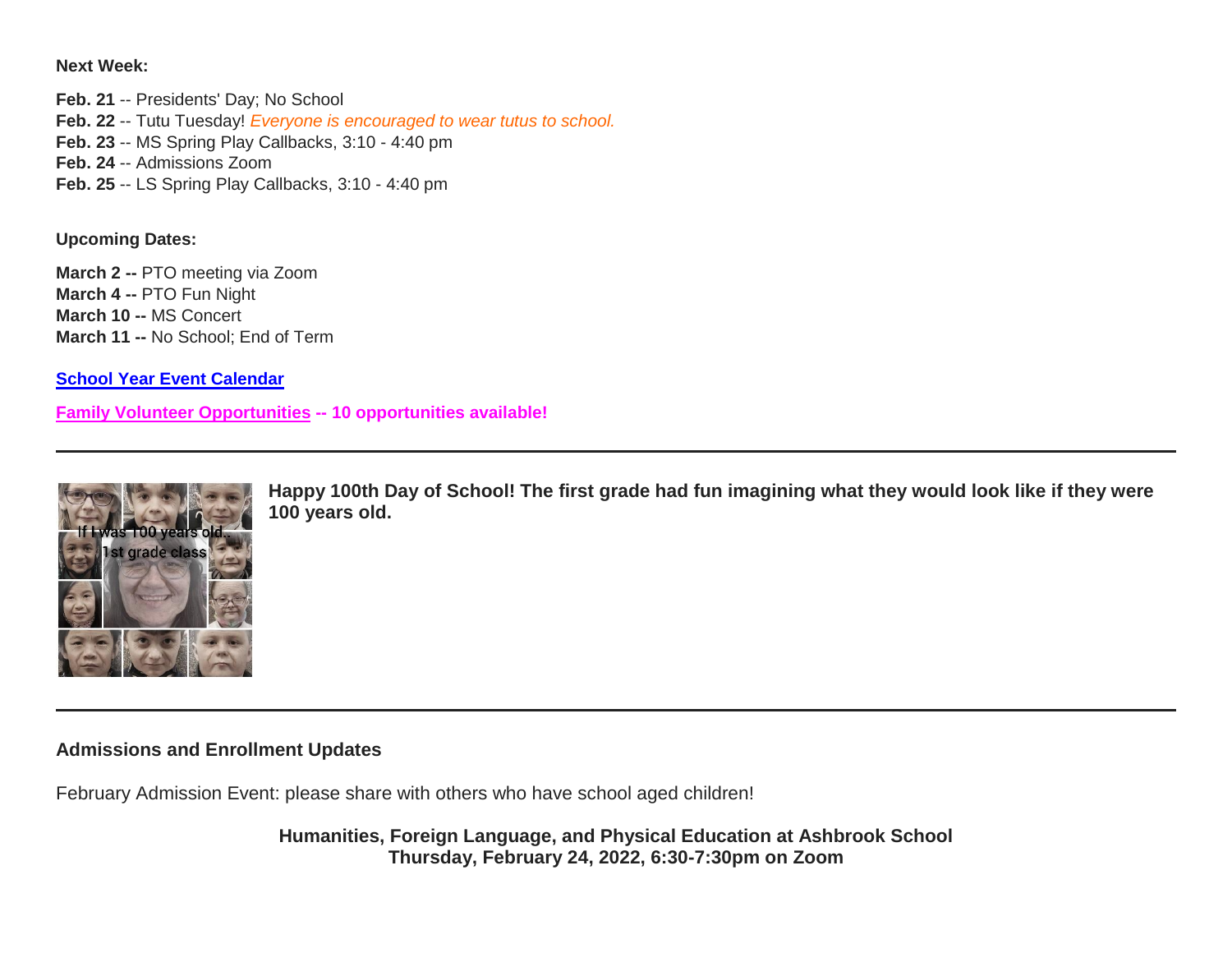Join Ashbrook Head of School Dr. Chris Schoberl and Assistant Head of School Rachel Sechler as they host members of the English, History, Chinese, Spanish, French, and Physical Education programs for this panel discussion. Learn how Ashbrook teachers in these areas challenge and nurture children to inspire them to reach for their best selves as readers, writers, and speakers in English and in the foreign languages we teach, and how the skills and habits they learn in physical education prepare them for a life of wellness and a sustainable work-life balance.

Join Zoom Meeting ID: 99747418811

# **Rube Goldberg Challenge wrap-up**

Here's the link to the Corvallis Gazette Times Ashbrook Rube Goldberg Machine Challenge **[article](http://link.mystudentsprogress.com/ls/click?upn=5XDbAd9r0ovG7GZusFBG8DqXBLJjK-2B065CPDFMQUfyjNxMzyzA-2FH6xHLRzpVmh4c3D2-2FT2YsAVTdhIKt4nPGOg6VVLsTyecPc5VB6NfO-2FsLqzprOo8MCkle0Isy7-2FNyaNyCxpxLSgkzSQXsGotQLyDBb7zpPxR8OIU0kOqXe7JWETuxX0jiM1ytZzlgiivJdfxOQbBJlAMl9Es8vm8fNm0AQlmgIDDguAMpZrluoS79tcIXPUbKDTCt1Lo4ZEcvF8M-2BIgjYg9MrM-2Bh2EOXYbcw-3D-3DWTZU_1PndbFfBoQGSZbxwXHHEexw3B2F0fG-2BUmuXm6a-2BX-2Bzvpqt-2FeicRHTWJwkUSXG61c5eaIPLFbM7TazIgWRx654Hy2sZTg0s09Xgol8qOvH-2B4nE0plR1ceT-2BwKLRUt6dFx5h8RL7SV110pAd-2FiZqAbSWc0QAyQyx0aCSb4QG89I1J5L7VogHyTj30gfrHCwrQqlbIsQInyVeJeOt6ZNXFSaIR3W96Z-2FXpaPhAGsig5iL9m1mCaurwAy-2BDpCqtWlfaroAyI0UVRuN-2FEC-2Fhft6QzhHU-2FW5LbL8QQwQl06bMNu65nadjquMCTL8ce7OVJJr3HTBDIcAnTYqM5UiQ-2FcBaFyre6dgQoRDHBnxaqDNiC-2BPFvjPqTRt9PF0fwedQz23w-2BTq5jXD6rNjGwn-2FUqSZfSv-2FyGN7BmBU3osBEdbWT18uqqag0AK-2B3Fk0cJtmLtiTh3)** and **[video](http://link.mystudentsprogress.com/ls/click?upn=5XDbAd9r0ovG7GZusFBG8DqXBLJjK-2B065CPDFMQUfygNcxQXM8esXdp4DbIyoVkAQtl1qW3a-2BpXEUCeJl9CL1EM9sUEkfj7VFAFCXTDKaF-2FyUfFAI1qshzEbTwfFg9WW38HynfQJY8dPGcdYPWoRguYon-2Ff98v8chRuIkSQm5AB6dPeRcLgPtUH8ynstL-2FpUrsqSObY77k5mzGMyCZvLiQ-3D-3DeksE_1PndbFfBoQGSZbxwXHHEexw3B2F0fG-2BUmuXm6a-2BX-2Bzvpqt-2FeicRHTWJwkUSXG61c5eaIPLFbM7TazIgWRx654A79rxpc-2B6F9rfF5S8HfNA3Hu3BzU5GFjYUDhTQJoIXzV33tgqxPNeoFKNyD64nFxUIlwMT7Uy2XeJhTrdc94OXHnDk0Qq6ZhL-2BCl4BaomjIsBr2LstNtaiIP4brhM-2Fr0OT6JjsEGOOr7zVjKfHVWBlTBf3uZDUpt3MSJKATFn2StlCYGlEk7nQSqQ5Sptk8aubDnT9axEr6Y-2F7m-2FbVrkJEUANG-2FukcS1MC5KSPHrU5nTi4k3Jr-2BTyQ-2BJNUgBQ3zZXgl2oS5ht4-2FNkyF4d0h3KMw4R1AV-2F-2FM1ra3cpurvMrE35H5xjanudXJtrTAvjDmPercpe58Qld4XLEVF-2Fdjm4kBd-2FCvaEnwfbByuRr-2F6-2FuX)**. Please enjoy this perspective on our little contest, and if you feel so inclined, please do share over social media!

Thought you'd be interested in reading **[this article](http://link.mystudentsprogress.com/ls/click?upn=VpBe6Z9t6RkEC4qAoQCerkRqVNRJCi4SE2bZPjoSvlzIt7GjenAh-2Fde-2BtMv5ugRxM532Hl37xnY5N2wuYWjj3fnFFI4K-2FzLROkLdPOWKYT9I1wYTL6jAV4MFLHrtD5siP1Fm0aoaXzHSEBhLR437YQ6GvIoauRHl8WFbvvb88TKjxnRMFC1isOEwFQY8XA1rpypI_1PndbFfBoQGSZbxwXHHEexw3B2F0fG-2BUmuXm6a-2BX-2Bzvpqt-2FeicRHTWJwkUSXG61c5eaIPLFbM7TazIgWRx654JJcCwAcZE2dGrgKtHFcOMNNyCgUjs25kHBm3AAfDgPN3klkALEzaQpSiSYii4qF-2B0iKN5xR56tdnfMskLpPigxWp7jk1FN-2F5wA3Ud0aBDRImodTxep51YsLQtgaxxsL7d5tmrSm3EWeIV2JngCv2AKCN6XO51VzCh5Bm4oaaBR3S4Y-2Bc57UOzyob78DF-2FZkXx0Wqx6nc-2FJSxx1Xar-2FGhIM-2FztTQYF2dUFgiqKPhFEjNNP0i7xZoqkDHmzfGUVXhFcdHlkAq39eqC8KNTaJALGRRrOh21fJNgmChg68MfFBl-2BczFOm-2FFrj-2BWw7BLSHcLExfJ3eenzI72UDjQgMRsznbrQkxESOw0-2BxCX14yb-2BYXx)** by a teacher from King's Valley Charter School, a school that competed in the Rube Challenge, here. Interesting "outside of Ashbrook" perspective on the experience.

## **Hail to the Ashbrook Division Winners of our OBOB Competitions**

Big congratulations are in order for Ashbrook's division-winning OBOB teams, who prevailed in the final in-house OBOB battles Wednesday afternoon! The battle questions were challenging; but the teams had brought their A-game, which made for captivating battles that left the audience in awe of the teams' performance. The Division 3 – 5 winner was "Champions," comprised of third graders



Lars, Flynn, and Liam. The Division 6 – 8 winner was "Book Cookies," made up of sixth graders Beka, Stella, and Sarah. Let them know you're behind them 100 percent as they prepare diligently for the regional competitions in April!

Kudos to every single student who participated in OBOB. They quite possibly are the most well-read and genre-diversified students in Ashbrook!

And a special thank you to all of our coaches!!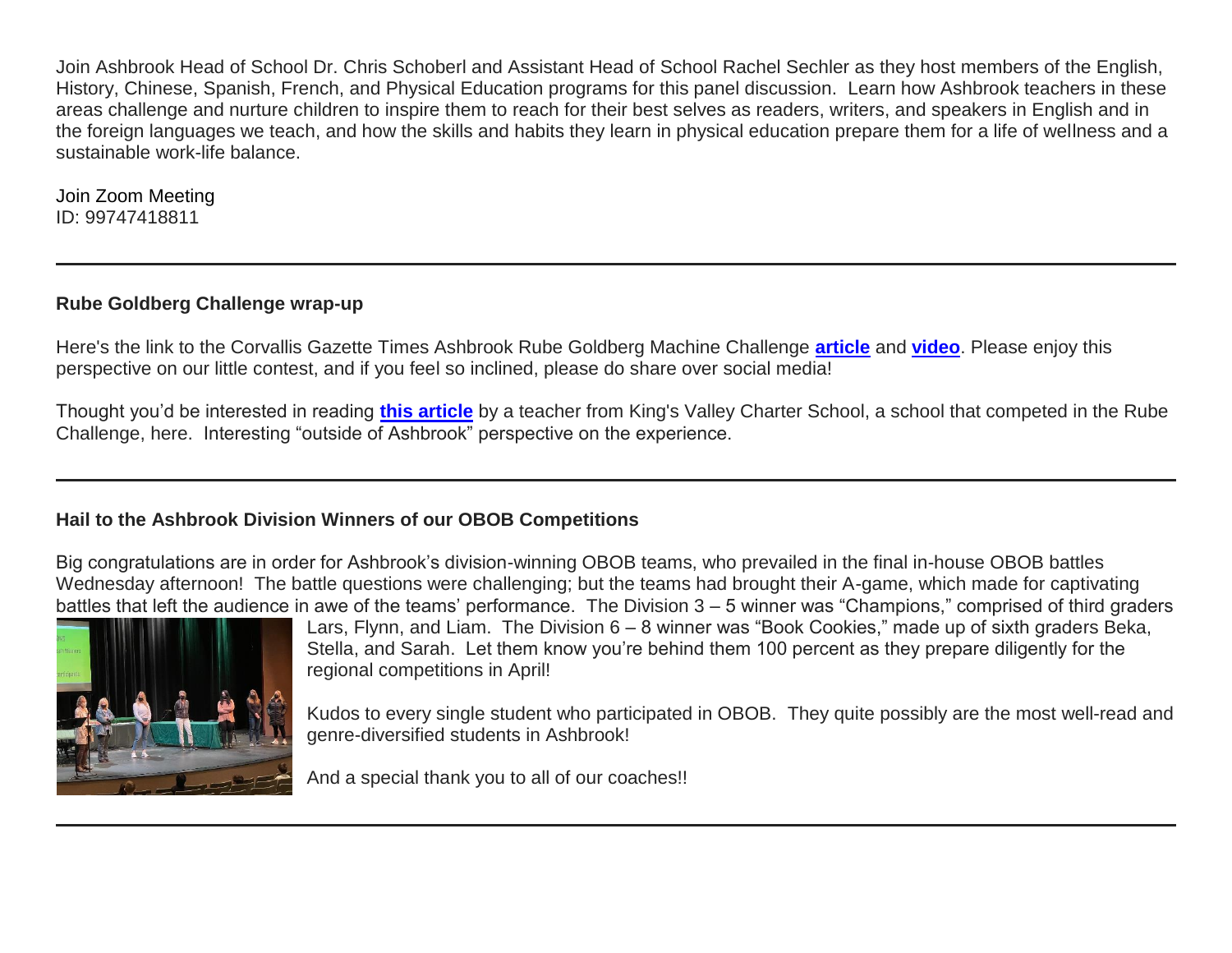# **Staffing Updates**

As we look ahead to the next school year, we will include regular staffing updates here in the Compass to keep families informed of any changes taking place at Ashbrook.

## 1st Grade Teacher

Ms. Melissa Anderson will be leaving Ashbrook after this school year. We are thankful for all the talents she brought to the 1st grade classroom these last 4 years and we wish her well in this next part of her teaching journey. Thank you Ms. Anderson! Please see the message below from Ms. Anderson:

## *Hello,*

*I just wanted to thank everyone at Ashbrook for an amazing last four years that I have spent here. It has been such a joy to get to be the first grade teacher here and to get to watch these students grow as learners. Next year, I'll be leaving Ashbrook due to some family life changes that have taken place over this year. Leaving has been a really difficult choice for me to make, but I feel like it is the right one for me and my family. I will be helping in any way I can during the hiring and transition process for the new first grade teacher.*

*Thank you so much, Melissa Anderson*

## Kitchen Assistant

Rachel Terry has announced she will be leaving us at the end of this school year, but we're excited for her business! We are thankful for Ms. Terry's service to Ashbrook as the Kitchen Assistant and we will miss her humor and delicious desserts! Please see the message below from Ms. Terry:

## *Dear Ashbrook Community,*

*I am writing to inform you that I am officially resigning from my position as the kitchen assistant at Ashbrook Independent School at the end of this school year. I will be leaving to pursue my business, The Corvallis Carrot, full time.*

*I want to take a moment to thank you for the opportunities, growth and encouragement you have given to me throughout my time at Ashbrook. Working here has truly been a joy and has taught me invaluable lessons that have been useful in my personal and professional life. I have loved being able to watch my daughter grow and thrive at this school for the past 4 years. I will miss the mid-day hugs I get from her daily. It has been a pleasure helping nourish the children and staff through the school lunches.*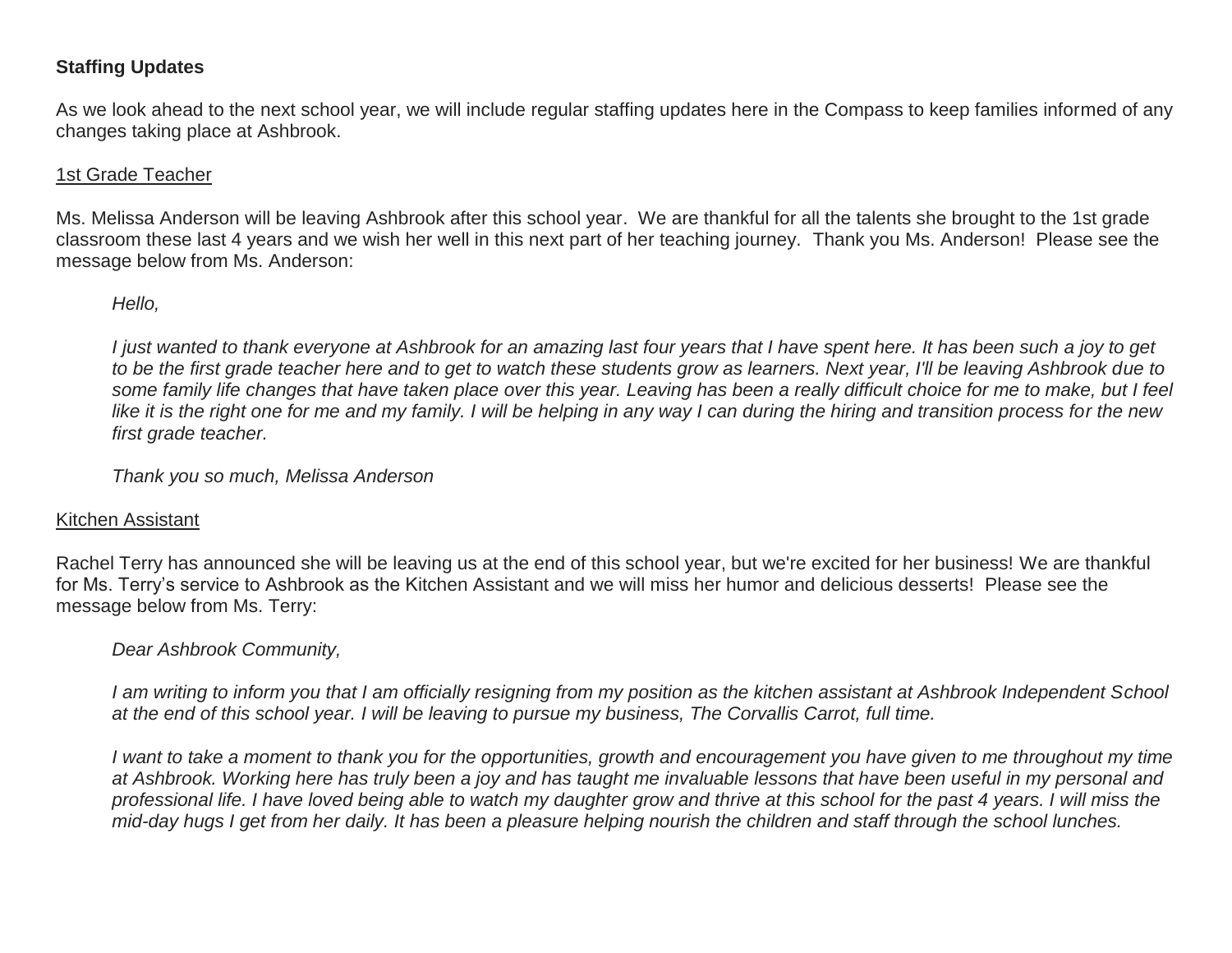*If I can do anything to assist you, or our team, during my transition out of this position, please let me know. I would be more than happy to help in any way possible as my successor takes over my responsibilities.*

*Sincerely, Rachel Terry*

## Middle School Specialist Teacher

Mrs. Melissa Capps and her family will be moving this summer to New York. We have been so thankful for Mrs. Capps these last 3 years as she has served as a substitute teacher, led our after school program, taught middle school elective classes and stepped in to support the school in every way possible during the pandemic. Mrs. Capps and her family will be greatly missed. Please see the message below from Mrs. Capps:

# *Dear Ashbrook Friends and Family,*

*I knew when I moved to Corvallis that I would only be here for three years--such is the life of a military spouse. I promised myself I wasn't going to get too involved or too attached so moving back to New York would be easier. My experience at Ashbrook has made that impossible. I am leaving a place and people that I love. Please accept my heartfelt gratitude for allowing me to be part of your community for these wonderful years. I will be moving back to West Point, NY in June. I will take with me some amazing memories and lifelong friendships.*

*Best Wishes, Melissa*

## Summer Program Assistant Teachers

We are beginning the recruitment process to hire 2 assistant teachers to help out in our summer program with the preschool-3rd grade students, July 11th-August 19th. If you know anyone interested in a summer position, please share the link to the job posting below.

Job Postings for Current Positions: **First Grade [Teacher](http://link.mystudentsprogress.com/ls/click?upn=flJ18ETPhCbNgmfSZO-2FamzYtOTBVcI9OPqDnIkqnt5Qmq6a4rOASMgt1ALGncL3otbxa1MDLbNrQl3ChqJI2RQ-3D-3D0rzI_1PndbFfBoQGSZbxwXHHEexw3B2F0fG-2BUmuXm6a-2BX-2Bzvpqt-2FeicRHTWJwkUSXG61c5eaIPLFbM7TazIgWRx654DpcHqAgRgCxOFe7N4zp19f9c4pXFeL7FHDW8eC9ovTnEQg2ZV-2Bb1dLd6iUW-2F3bUVVTdcADohj3-2FWEdOQG5ecuGFXPUxMMGjeJAU95PPDBSUrM2UV6Bl-2BNDjSKJU1VOICvhnkF7Ks5Lg3iB41LQl3ms1Tp-2B3zbG4yp8ylwIPiqN94tEFWeVPhyFv5SmPgVoQJG0WSYiT3ldt850lg6iPt2HXk5rkSCnlqPhz37eUe1L0R3GsCX7AqA8T5TVytCO7bI45gMHOE7raFZRRMfoc3QL55qubaJLvloYbctmyvh-2BM58km8DykmGY8oAK6H4Fq-2FpMnBDE4H5uDhPRlVpXegcLQ-2BaiUgsVG1gq-2Fl21rgh2R) Theater Arts [Specialist](http://link.mystudentsprogress.com/ls/click?upn=flJ18ETPhCbNgmfSZO-2FamzYtOTBVcI9OPqDnIkqnt5Qmq6a4rOASMgt1ALGncL3oz7LQmF5oMWSMYrnzALmVXg-3D-3DQdYT_1PndbFfBoQGSZbxwXHHEexw3B2F0fG-2BUmuXm6a-2BX-2Bzvpqt-2FeicRHTWJwkUSXG61c5eaIPLFbM7TazIgWRx654K5h9bCNYWltBNOQ4ze3pebPLsW6BIjIQSp7kv6iD41UhrYHCPLeMxfyDx2TE8u9hiWzvyuzhBDJfqnBu5oGHdlGRycqdLAIkgvTgIrGDWiuxBRRgsc9txP2TOxEPu-2FZXyKAgzp2OMl-2FWVPKIvUUmGmq6-2Bs77QL0B65Jgq0wHrP2YQtzI3O-2BoT5A2tRRK3IBzFAjFxGZfviVligKP4Sys3dMi5bBOYNob5r8u74f6k3liCMAOD59mIUnm3mfDS-2Br1BdmB5dvgBkHxyjy-2FLrVD5Q-2FJhn63MCMTdL-2BI5yTtYYq7WJ2rCB17oo8wVaOdpvIfE4rGR4HaBA2FpxS-2BS1QMOpo4Snh9I3lTOIdaJjyClt9) Summer Program [Assistant](http://link.mystudentsprogress.com/ls/click?upn=flJ18ETPhCbNgmfSZO-2FamzYtOTBVcI9OPqDnIkqnt5Qmq6a4rOASMgt1ALGncL3oadflgrTWmU2BE-2FAco-2BFRdQ-3D-3DVil4_1PndbFfBoQGSZbxwXHHEexw3B2F0fG-2BUmuXm6a-2BX-2Bzvpqt-2FeicRHTWJwkUSXG61c5eaIPLFbM7TazIgWRx654PTcYibcc5IfJdDr967MgbHvBG12-2Bp5bb5CO20XPhNWN-2BgN4KVP4jbZMcoPzPniHjkneBaNz5Bg31KUPoMrFTo7ZsSbed4AcWsE1ThYsbQdIFn2WUlltJhcS-2FPzOWq8FXvBVCv1y5Ekah61M2PA23efG9sCDYKr19NNfxIFCOA2CRVs2AEd6D7kikfAZtRFQ9nnsG50PofGL-2FaJy3ABLP2SZjZq-2Fp1hnuNsJll5iOj1F61ISawd4LSGkTj9h4ezqo4scbePENdWgNNbjMCTZlYoCmQYwZgPuqVfUZtCSbwcGR7UhAbFLq5ugU9ErNb4g9DZCn-2FRUg9knT-2BY4ysNkp0AKUYsinTmwUF9a-2BfrbYu0h) Teacher [Kitchen Assistant](http://link.mystudentsprogress.com/ls/click?upn=flJ18ETPhCbNgmfSZO-2FamzYtOTBVcI9OPqDnIkqnt5Qmq6a4rOASMgt1ALGncL3oOpSIKt7kSMJ72kKajhl-2FZw-3D-3DTqZz_1PndbFfBoQGSZbxwXHHEexw3B2F0fG-2BUmuXm6a-2BX-2Bzvpqt-2FeicRHTWJwkUSXG61c5eaIPLFbM7TazIgWRx654Bh49G9jDePxkvNNFwezhoCl-2F3ZE9NxKrpK-2FOZJdFENRL6flfr6qKzpHBcyR5ZZIeWH3bbDiaNB3k0d2IK0hYr6qguju4tlMsCt2OJfI-2BnxybL60tdHjYuSYWsv8aX708l222hL9f-2FrRopiiTdY-2FQSyhBsF3rZWSwwtmE3DiOCvAOj2q9omo-2FCKcfvxyxdYNdp3wwubHGUfmThc86taXXPCB-2BGiEhLAJBql6tWiZmEz38ZuIaoO7q53bkLfNYSBSwF6GoPpul3y7Whnu25oF4X0RhY2o-2BbA0I2oWTPBssd2XgTVQ-2BbV6nkD6MxVDGgp2QmqKhJTQqOeMdJekDgb-2FEgOTjbnUJ5o98ChNKzRS95rh)** (parents of current students encouraged to apply to work alongside Chef Fabio Patanè and receive 50% tuition discount)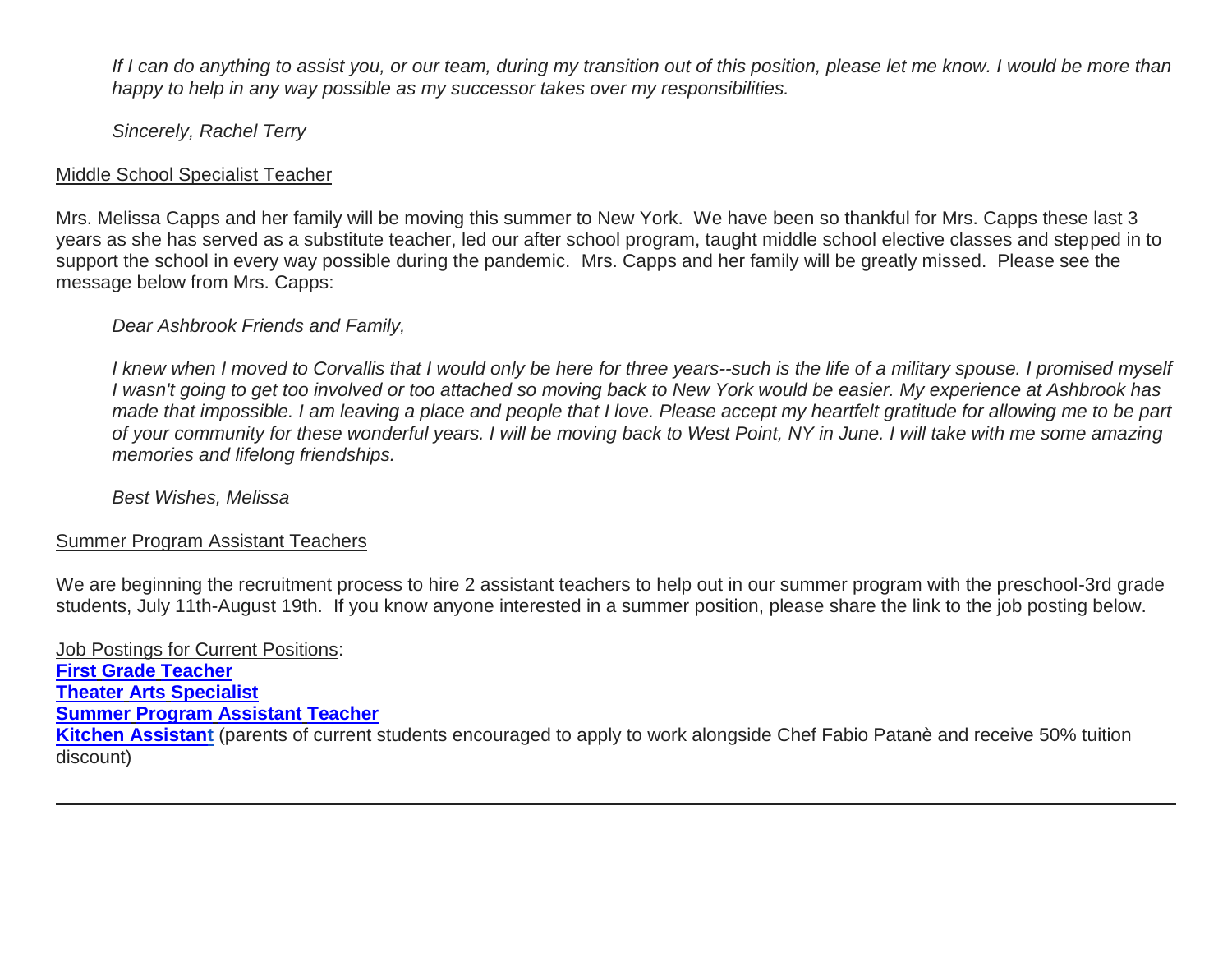# **Thanks for your help with Doc's Explore Everywhere campaign!**



Thus far, Doc has received only three pictures of installed lawn signs (for which he will give \$50 to the Explorers Fund) and two pics of an installed car magnet (for which he will give \$25 to the Explorers Fund) for \$200 contributed to the Explorers Fund! We started with a stack of 20 signs and 20 car magnets, so we know they're out there! Thank you, Mr. Gore for displaying your lawn sign!



Picking them up is only the first step! Doc will be looking for your pics! Remember, to qualify, the sign or magnet needs to be on YOUR lawn or car through June. As an added incentive, the two signs remaining are now worth \$100 each to the Explorers Fund if Doc receives pics, and the remaining magnets are now worth \$50 each! Doc has autographed these special, limited edition items!

## **Spring Play Auditions**

IT'S NOT TOO LATE! Video auditions are due TODAY, so please read **[this Audition FAQ](http://link.mystudentsprogress.com/ls/click?upn=VpBe6Z9t6RkEC4qAoQCerkRqVNRJCi4SE2bZPjoSvlxLaAy4C8kvUSQGKX5WXVA-2BkD7Xx4JKSlqvpxRwPUcI4jFpcMZ4LalsuDrhBCQS-2FloKmipGCKiwqKAGve0T5Px7TS3pkWo9WScEXcO-2FJmqB-2Fg-3D-3DSFFy_1PndbFfBoQGSZbxwXHHEexw3B2F0fG-2BUmuXm6a-2BX-2Bzvpqt-2FeicRHTWJwkUSXG61c5eaIPLFbM7TazIgWRx654JZiUFFwr2HVDp0K-2BtpCDRnGRDhDuYYsb7QkDmFTZ6-2FDX2Qw6gCovPgxeHyL2tHZ2jX-2F5WRrKaqD9Xn-2FUC-2BfKfjHIRZF82MJQKYMe8lcTWneEycgZY8QPRx5oYJ8b4KmwCGkMPfrE9l-2B0epyI0YbYeQ3BCfSm4Za8Paz1e7gpbEo8rp3Uq3x2DwgByp6DbZIwBhHgqPdCiYSHeDgqeMok56NBLacdt0IsGCmsh-2BorwFaa0JYvfdvij4q-2Bb1-2F6CkyBM6aaGqr2hZMU7WvPWGvGC2ncmI-2FDxgMi-2BMcDqLFiIH5fm13mXgh57-2FJoEUPdczVG9egN-2B-2Fgvmsq4COe2UF6w-2FI6JVHO1osTbToa-2BYM8BOD5)** for more details. We will be doing two separate plays so the students can stay safely within their cohorts, so call backs will also be on separate days (see calendar above). Read more about the Lower School play **[HERE](http://link.mystudentsprogress.com/ls/click?upn=VpBe6Z9t6RkEC4qAoQCerkRqVNRJCi4SE2bZPjoSvlxz-2B26uMf0AdZPJXdJMv-2FsPgQUVOBeHlYZHlzB83-2B-2FWbHGydqcQJkUOhJnEoQZON8-2FNyVDJQEN7-2FD-2Fi1aI99xU9IcseNhW1ASL2i1KbVPpcnQ-3D-3DjYQu_1PndbFfBoQGSZbxwXHHEexw3B2F0fG-2BUmuXm6a-2BX-2Bzvpqt-2FeicRHTWJwkUSXG61c5eaIPLFbM7TazIgWRx654Lct6O8xtceoaRNBsxfLWlD8n-2B8yp-2Ft6ceA-2BszB-2Bo2gPEUUPZQJypf7yAsHbQ2LbVvKaQtdwpDLHBgR-2BoOAv6C5MNAL3fJodyUnz4jOS6Mxr6QVlNPevPyXC-2BqBN1uB3Wb2KRyTXSQ0lW-2Fu8ieWcUGRnvXuTUWyKAdi3iOjQGxok8EiQn2-2FOGcaVZfoKWS9obHXTSEna0ZhCMckStfNDxYP4UkcXCUB-2Fp8-2BN6RA7xf9A8ZYTh-2FKl4Tzh3T6-2FGrCQP9QfVl1atAvnOzzzoX05jIYBWlOFQMPZkcGsQQ2NmQnsrn4NHkzNy8Nwbr1tYjM2ihJGim0iSkRegBmS4VBb-2BHMKy7-2FXOxrD-2FD1lDrO5RtxQ)**, and information on the Middle School play can be found **[HERE](http://link.mystudentsprogress.com/ls/click?upn=VpBe6Z9t6RkEC4qAoQCerkRqVNRJCi4SE2bZPjoSvlxb9jGwyOOQ0riBsjDrfk3vXgA-2FW38xH-2FXIp6N7Hzfqws6Y0EBynW62ZZWoGD8jdNq3FALrdH4-2B1GXnThTc9Gmgj5rFJRBmRD-2B3f0TfQFj-2FfQ-3D-3D5-h2_1PndbFfBoQGSZbxwXHHEexw3B2F0fG-2BUmuXm6a-2BX-2Bzvpqt-2FeicRHTWJwkUSXG61c5eaIPLFbM7TazIgWRx654IX7rn0X5uRwts8yFaJ6Mmd3opoGL8DYj7ZM-2F3Xo6NBJ0W9yAbruzq2wv93P1oIbdVl5IHg-2F8Va4PU-2FLXA4JTjSEsggXvhpZ2A32R0UOtCybJiMRBjaLbt3slYeqzqG-2BGZVuQkNbQMaXtuXsSYzRREM-2Fj-2BOkWoD8b9elamEg86hEbJpOlRiVzaK7s8yzpuDKrhmk4EaZiiYgfz8qwaUGqYF1S7hdjbcE5O-2FommDU1r4-2F2Jyeps8PdYEmoAzNbti6L6JSDhaoOrJvFBGHk6M1nAoEpShiohdf3h8v5sSPTVNFfzmb4O1RULukevhV9iXcRkkjyHllr7rtKUJFrhHcEc32NlvU8NucYsV9KFHy60Tc)**.

Please contact Ms. Kimberly if you have any questions.

*Also note -- the play fee is waived for students receiving financial aid.*

## **Coffee with Leadership**

The remaining New Family Coffees with Leadership will remain blocked on Doc's and Ms. Sechler's calendars, but will no longer be open Zoom sessions. Please make a meeting with us for a phone or Zoom conversation during these times if you would like to visit for a coffee chat, and we will be delighted to connect.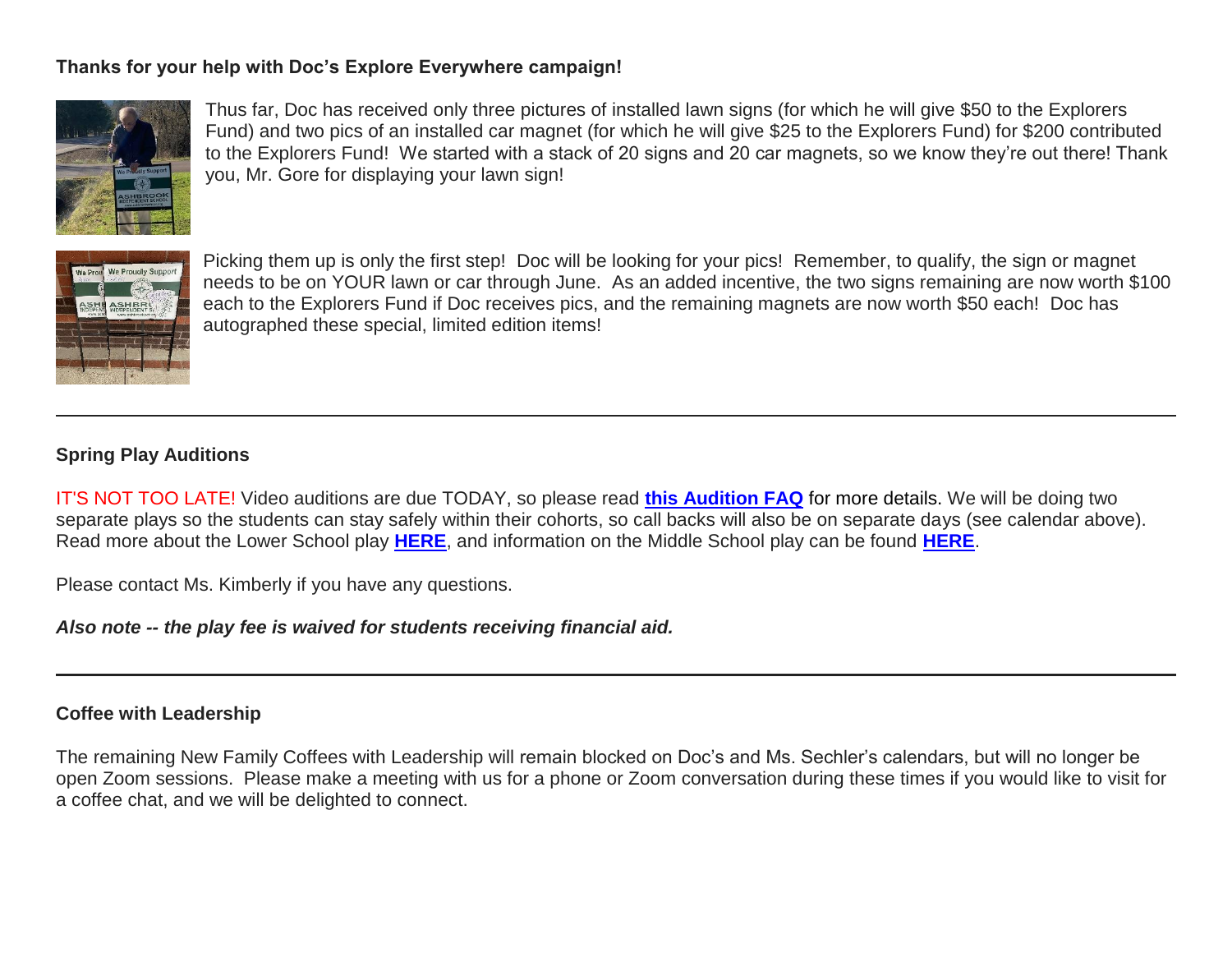

## **Student Government Update**

The students who have taken on a role as a sort of provisional student government, in the absence of an elected government, have made the following decisions:

1) Coin Challenge Prize: a dress code free week

The MS won this contest, and gifted the first day of dress code free week to the LS in recognition of their great job in the Coin Challenge AND because Hazel and Aleena gave money from their Chinese New Year envelopes!

Resolved: Dress Code Free day: 2/28 for the LS Dress Code Free days: 3/1-3/4 for the MS

2) Coin Challenge Prize: Pizza Party

Resolved: For the MS, date and time still being determined

# **Ashbrook School Tag Sale Fundraiser April 2, drop-off every Friday morning**

Our Tag Sale collection is growing--thank you!!! Michelle Ryan will be by the front doors every Friday between 7:30 and 8:30 am. Also, Michelle will need volunteers to help set-up in the 2 days leading up to the sale as well as to help on the day of the sale. Please email Ms. Tynon and she will put you in touch with Michelle.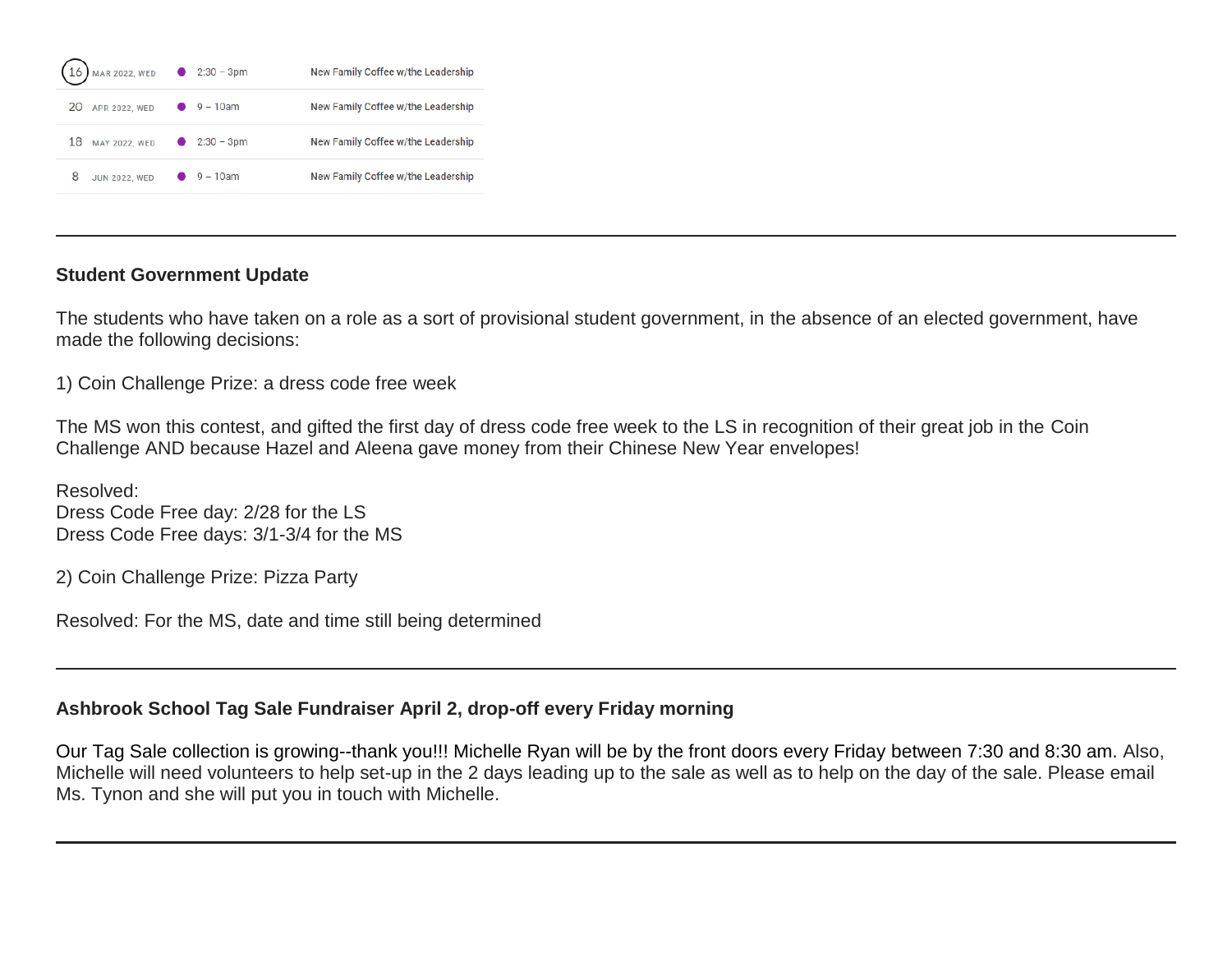#### *Still relevant*

**Explorer's Fund** -- The Explorers Fund drive is still going strong! The Board of Trustees and an anonymous donor pledged \$50,000 in matching funds, and we are close to meeting our full challenge goal! Click **[HERE](http://link.mystudentsprogress.com/ls/click?upn=5XDbAd9r0ovG7GZusFBG8PaUF78UqItDelTGdwk7Y5YuTzHCPAjU3puEFCesf3czmLI6pjYvXrYopLnNSPnw-2Fg-3D-3Dy-cw_1PndbFfBoQGSZbxwXHHEexw3B2F0fG-2BUmuXm6a-2BX-2Bzvpqt-2FeicRHTWJwkUSXG61c5eaIPLFbM7TazIgWRx654ClO8tvTU-2B1AOCuqvs4By4AWJ5rguihnatMPXAZX-2BeHnRjOdzHBdbjBr2x-2Fdq-2FKNYn-2BwUDJK0HhXAdCx6EyaqQSsySvZ6dvne25Q0XR9NMugB29ym-2BbOsgD63r1BuQxHb4Rl4qw35Zhg8Fb6iAPSdU1yb4Z7en8-2BQS9q8RhNeLrEK0xR6husxDGJNaYURv0r6tRNUr4bbWQf8-2BHcT2eT2jmMgKpUtoftR2c8OdW5Fpwhb6f47rjL9l6U-2FNu1FYmmCyGg9Ub1lYv9zC71-2FJ6t68L509nt-2FJVGPEBoawwkmxtYghWJJfQlBIH-2Fbc2mXceKsbIZMHPXNdUx0VqNrmub5gjGkHI4ktkh7v8rqFwyXmC4)** to be taken directly to the Explorers Fund page where you can donate via a credit card or EFT/ACH. (Tax ID #93-1131186)

**Parent Wishlist** -- It's not too late to add your hopes and dreams for Ashbrook's future! Please use this spreadsheet (link removed) to indicate ANY "wishlist" items you would like to see at Ashbrook.

**Apply now for a PTO Spring Mini-Grant** -- The spring mini-grant applications are due March 18. Click **[HERE](http://link.mystudentsprogress.com/ls/click?upn=n7jYKe39nC4PrVAw2BzaOolgU5XUleaJ61qfvNJxTW3uoi8RFzNYUfSc1qXdqajA34djZWrxIBJBxzp2whbybvqIYp3dDOkCDgKesziBdClenDsTc-2FUGtZuJNxIh5RAijA4c-2FxLDZKxjmas3d9mUCg2OGUEiTYCsalquiRQy9vw-3Djy5a_1PndbFfBoQGSZbxwXHHEexw3B2F0fG-2BUmuXm6a-2BX-2Bzvpqt-2FeicRHTWJwkUSXG61c5eaIPLFbM7TazIgWRx654KiYNBXgn3dkiAsrT61XC1779sLm5-2FSqxVI2rjsGco8VoK1IxfERYbaLBSsmdDCow8Zym1jGLAxhNJLkIikrqrpdaoGngEzS5Wne0wLoP1sE054hP8zIPLCukPfq7YtgqTEwcXQ9NqeYzGuF0Eb75qHFBO7iBgOtKRkmz-2BbSi6mBJoTmy-2FBPrTc0Js1xjGArgpAFvDaRZdwSB8-2B58h9jfLjEoJgt0674orpi4Q1m5DwMB6cqAwlXDCIVdNEvSv4BcDHHXacu6af0J6u13TbgGI-2BQqOxZWpaIa8cBRYsn-2FNZlU-2Fh5KtJbdevy4jqLhle7Dz1CfOwt3H3YnI-2FMuXnVXJS1calJcLavRZp8j-2B30H6VP)** to download the application form with more information on activities/resources that are eligible with guidelines for funding. Send questions to Krista Lindberg or Jennifer Chang.

**Parent Resource Partner Survey, Round 2** -- If you are available to make presentations to our students, lead clubs, share your interests and passions, or introduce our young Explorers to your profession, please let us know by 3/1

**Family Referral Stipend** -- If we end up enrolling a new Explorer family you refer to our school, you will earn a \$100 referral stipend.

**Ashbrook Adult Ambassadors** -- We have 4 Ambassadors on our website **[HERE](http://link.mystudentsprogress.com/ls/click?upn=5XDbAd9r0ovG7GZusFBG8PaUF78UqItDelTGdwk7Y5avyNmvH-2F-2BAj2asxP-2B-2BAJiKXbDbngZWh42DNvOHgc5oAw-3D-3DDhzI_1PndbFfBoQGSZbxwXHHEexw3B2F0fG-2BUmuXm6a-2BX-2Bzvpqt-2FeicRHTWJwkUSXG61c5eaIPLFbM7TazIgWRx654IHmcg7-2FUJewgiSH7-2FSeAX7J3nIl3Kc5ZrOpn0BAs2M9dpRXcXRPFaDzlildsVrVW-2FPsX9nhpJ9a0tqXNJ1ib37den4-2BoLaTy1IsTZHm-2BeHydVfHS1-2BV1DhbeFBx-2BarwmyllKqiH0kvA9MASmqdUWmcYyTIvmleFPIpZuATaECBhBALrY0E8CqdrUJy-2BR0yMS-2FIThZba1HhZMwH7AI4NDEvyRyfE1eKd7jlewkHOOSrjWEU0tgHp3igws7DQMwsCFcvOhjktwkGvqjd7nthQB6bCUqgw3JtQEmxbPnRMPY3pk0PW7MQFwyz-2BfWSSd6Bt7NC8yuT2d-2ByiOmJyc06ePONUDMPSehFeGNZL-2BY-2Fbxc9I)**. If you are interested in corresponding via email with prospective parents regarding Ashbrook, please be in touch with Kelly Tynon.

**Parent Volunteers** - The Office needs your updated COVID card with your booster vaccine. Please email a picture of it to Miss Rachael.

#### *Beyond Ashbrook*

**The Minoru Yasui Student Contest** -- An essay contest open to high school and middle school students and offers them the timely opportunity to explore how people can stand up to racism and discrimination. For the full criteria, requirements, resources, and awards, please visit the Minoru Yasui Legacy Project's **[Student Contest website](http://link.mystudentsprogress.com/ls/click?upn=t3AI3kjK1Pyk9qPfHnOahelBVVSIlRAa3GeSLMbkINmgHr3guxrPuqfp-2Bh-2FJW4nCZ4g8Gi3XkGXC-2FKATZbsSvk76vij5gCHstoz-2FhRwWAXGWZxcWnUVjdZxPSMuVO6bvUvuTZ-2BYrxk3JE8TGo9jApLjwgqEQXg60xT679dS392ofbcnkgoXFCJlzd-2Fm-2Bxol3-2BT-2F-2By6Pht-2BH9aeUH2wo8GxNYWOyyqQzNX5Eq2oPgdykDYvJvYK9H0c8Ej0KA5TCRtnynT4Ntj3CtT66vBh7WZarJ-2F7naNHmUHt8ytGvFnvLULRXAoW2Ng8J15QHiM0fpGecBEyFqmxPd1XySMLQjMfZBkvusPg-2FY5n-2FiEdh63p0YOVGHBfObX-2BmZSD7GrUp-2B7sl8HCGwEfCz36UwJZ5sLFw8eQ2W9tb56xE7DqSgQhDZXDK21mZVy-2BKNvsGnYAjkdrME3myDTmwIiYvhynUxQP5S86bMPEVMVsoo7ZfZnLiUUjBalNdoTLVAdhKxLg46VXg7LxlGcTDuWZDADfB2-2Bs09ByGZ5YExFJAdrXkhpjo-3Dhsw2_1PndbFfBoQGSZbxwXHHEexw3B2F0fG-2BUmuXm6a-2BX-2Bzvpqt-2FeicRHTWJwkUSXG61c5eaIPLFbM7TazIgWRx654PeDXJ8mhR9GNbxlm9P3XzUojvDwfT7vouGmt-2F9CL7U-2Fl5hxFNg6fjRXZyQHAr-2BvjgdQNEw3LBnu3HPa7N7VxUg53Y9b3Tbd-2BnPdQNXagXeA4F2jgGhtc-2FNESy0zqdZ3o3Sg88H3mYye3p-2FMtOgc5t-2B3iKJd25uNtcc-2FBYHchC08UC-2BnUI5ul-2FxYImCOXqzU8O5P5s-2Bs58dh7JnURa8wUwbKw5eSvVOPgO5E6oRUjxcyN7zITq6czlMT3gYPed-2B84z5lxmUX8kUFfWjB1VeQro8cCF5AW-2FqVrn2fZ8frWA3XxyCgbL5T3Yeje8lZWc9VwLz8hf47EADosFnCogEiabi4jhV1yghahsb2bWiNRx4P)**. Deadline is March 1.

**Virtual Middle School Women in STEM Workshop Feb. 26** -- Discovering the Scientist Within (DSW) is a free half-day workshop designed to encourage young women to pursue science, technology, engineering and mathematics (STEM) careers. It's offered through OSU's Precollege Programs Office, and registration is required. To find out more, visit **[http://beav.es/ZCq](http://link.mystudentsprogress.com/ls/click?upn=bjGxI0kUTWYnhVKIlPu2CrwfiGxf2BdMsi-2BkMhlKDws-3DabI-_1PndbFfBoQGSZbxwXHHEexw3B2F0fG-2BUmuXm6a-2BX-2Bzvpqt-2FeicRHTWJwkUSXG61c5eaIPLFbM7TazIgWRx654AhK1-2BCuda1lZEUCt2B5uk004Eqppfhup9wH9J7sa6-2FEIbJFJzLkPoXWxFFqzZlwtjvj7Ojyx4H4p2YLUZZ3g0bSVHMfIuNA7lXs0DlCwX7oFnY50fv586h6XevwvndtqtqzdmMt92f5UhgPTS0aR0qvbeDlxymjAfgJxlCuUe22c5ZT3Zf4FcpK-2BWhgeEOjSqjp77-2BtlH4EFOp1-2BHdBkB56wJDmGn6htQ-2Fk8EtQDbdUJCtOF7SDLgPlk5YN-2F2DQBLU-2BSquCjPusM-2FvThwQql-2Bky4tlIQ8lkPTAzjywItMUlUgf2GUcFKYC6e0SfkixUKMONRO4yLicP1rI1c55iKBPFDuhIvay1ShG8P3oMD2Bh)**.